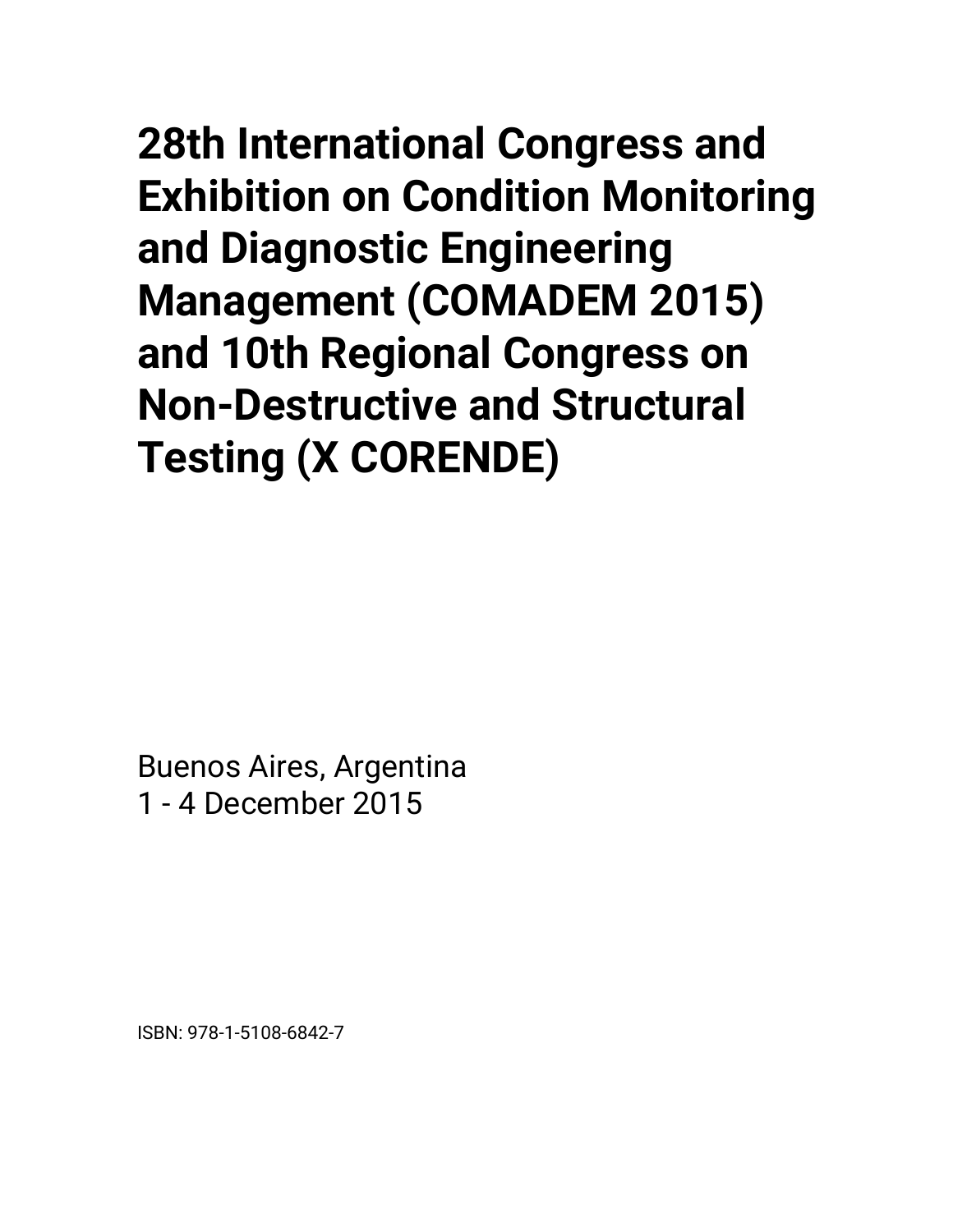**Printed from e-media with permission by:** 

Curran Associates, Inc. 57 Morehouse Lane Red Hook, NY 12571



**Some format issues inherent in the e-media version may also appear in this print version.** 

Copyright© (2015) by COMADEM International All rights reserved.

Printed by Curran Associates, Inc. (2018)

For permission requests, please contact COMADEM International at the address below.

COMADEM International c/o Prof. Dr. Raj B. K. N. Rao 307 Tiverton Road, Selly Oak Birmingham B29 6DA. UK

Phone: +44(0) 121 472 2338

rajbknrao@btinternet.com

## **Additional copies of this publication are available from:**

Curran Associates, Inc. 57 Morehouse Lane Red Hook, NY 12571 USA Phone: 845-758-0400 Fax: 845-758-2633 Email: curran@proceedings.com Web: www.proceedings.com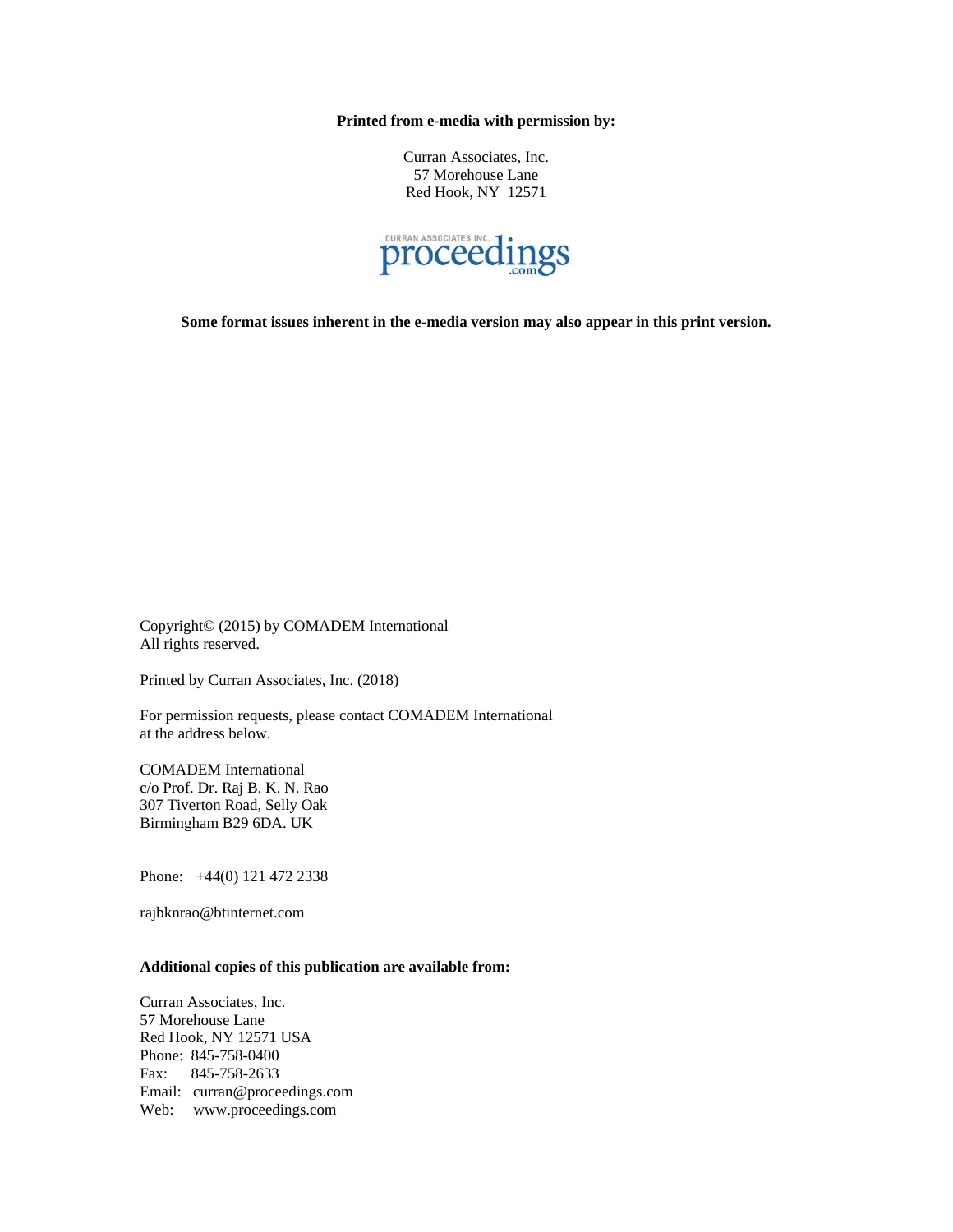## **TABLE OF CONTENTS**

| TOWARDS CONDITION ASSESSMENT: DRAGLINE CONDITION MONITORING BY                                                     |  |
|--------------------------------------------------------------------------------------------------------------------|--|
| J. Amadi-Echendu, B. Duma                                                                                          |  |
| EVALUACIÓN Y MONITOREO ESTRUCTURAL DE EDIFICIO INDUSTRIAL CON                                                      |  |
| VIBRACIONES DEBIDAS A MÁQUINAS UTILIZANDO TÉCNICAS DINÁMICAS NO                                                    |  |
|                                                                                                                    |  |
| N. Ercoli, M. Peralta, L. Pico                                                                                     |  |
| ENHANCING THE QUALITY OF DATA FROM A WHEEL PROFILE MEASUREMENT                                                     |  |
|                                                                                                                    |  |
| M. Asplund, J. Lin, M. Rantatalo                                                                                   |  |
| JUST-IN TIME AND DYNAMIC MAINTENANCE (JIT-MAINT) FOR TURBINE, GENERATOR,                                           |  |
|                                                                                                                    |  |
| B. Al-Najjar                                                                                                       |  |
|                                                                                                                    |  |
| Z. Klim, M. Balazinski, A. Skorek                                                                                  |  |
| INTRODUCCIÓN AL COMPORTAMIENTO DE NANOPARTÍCULAS MAGNETIZABLES EN                                                  |  |
|                                                                                                                    |  |
| G. Scillato, R. Echevarria                                                                                         |  |
| JOURNAL BEARING LUBRICATION MONITORING BASED ON SPECTRUM CLUSTER                                                   |  |
|                                                                                                                    |  |
| O. Hassin, N. Wei, H. Towsyfyan, F. Gu, A. Ball                                                                    |  |
| RELIABILITY MATTERS, OF COURSE; BUT HOW 'RELIABLE' IS RELIABILITY? 65                                              |  |
| B. Rao                                                                                                             |  |
| <b>EVALUACION ESTRUCTURAL DE RECIPIENTES A PRESION MEDIANTE</b>                                                    |  |
|                                                                                                                    |  |
| A. Luch, C. Anello, R. Kempf, J. Sacanell, A. Fortis                                                               |  |
|                                                                                                                    |  |
| R. Randall                                                                                                         |  |
| MODELADO TÉRMICO Y TERMOGRAFÍA DE PROBETAS CHARPY ENSAYADAS EN ALTAS                                               |  |
|                                                                                                                    |  |
| P. Ferreiros, P. Alonso, P. Gargano, S. Ilarri, G. Rubiolo                                                         |  |
| FAULT DIAGNOSIS OF STAY BOLT LOOSENESS FOR THE DISMOUNTABLE DISK-AND-                                              |  |
|                                                                                                                    |  |
| X. Zhang, B. Wang, G. Li, X. Chen                                                                                  |  |
|                                                                                                                    |  |
| J. Brizuela, A. Garcia, C. Desimone, R. Romero                                                                     |  |
| INSPECCIÓN DE TUBOS REALIZADOS EN PLÁSTICOS REFORZADOS CON FIBRA DE                                                |  |
|                                                                                                                    |  |
| J. Brizuela, A. Minetti, C. Desimone, A. Garcia                                                                    |  |
| MANAGING THE VALUE OF MAINTENANCE COMPREHENSIVELY IN A BUSINESS                                                    |  |
|                                                                                                                    |  |
| S. Marttonen-Arola, M. Ali-Marttila, A. Yla-Kujala, M. Saunila, S. Pekkola, T. Sinkkonen, T. Karri, O. Pekkarinen, |  |
| T. Rantala, J. Ukko                                                                                                |  |
| A NOVEL TRANSFORMATION OF NON-STATIONARY SIGNALS TO PERIODIC SIGNALS-                                              |  |
|                                                                                                                    |  |
| A. Jablonski, T. Barszcz, J. Urbanek                                                                               |  |
| A NOVEL TRANSFORMATION OF NON-STATIONARY SIGNALS TO PERIODIC SIGNALS-                                              |  |
|                                                                                                                    |  |
| T. Barszcz, A. Jablonski, J. Urbanek                                                                               |  |
| STUDY OF THE INFLUENCE FACTORS ON THE ACCURACY OF SOUND FIELD                                                      |  |
| RECONSTRUCTION BASED ON THE INTERPOLATED TIME-DOMAIN EQUIVALENT                                                    |  |
|                                                                                                                    |  |
| C. Wang, J. Chen                                                                                                   |  |
|                                                                                                                    |  |
| E. Bonaldi, L. Oliveira, G. Lambert-Torres, A. Pellicel, G. Cassio, M. Lopes, L. Silva                             |  |
|                                                                                                                    |  |
| P. Mendonca, E. Bonaldi, L. Oliveira, G. Lambert-Torres, L. Silva, C. Salomon, W. Santana                          |  |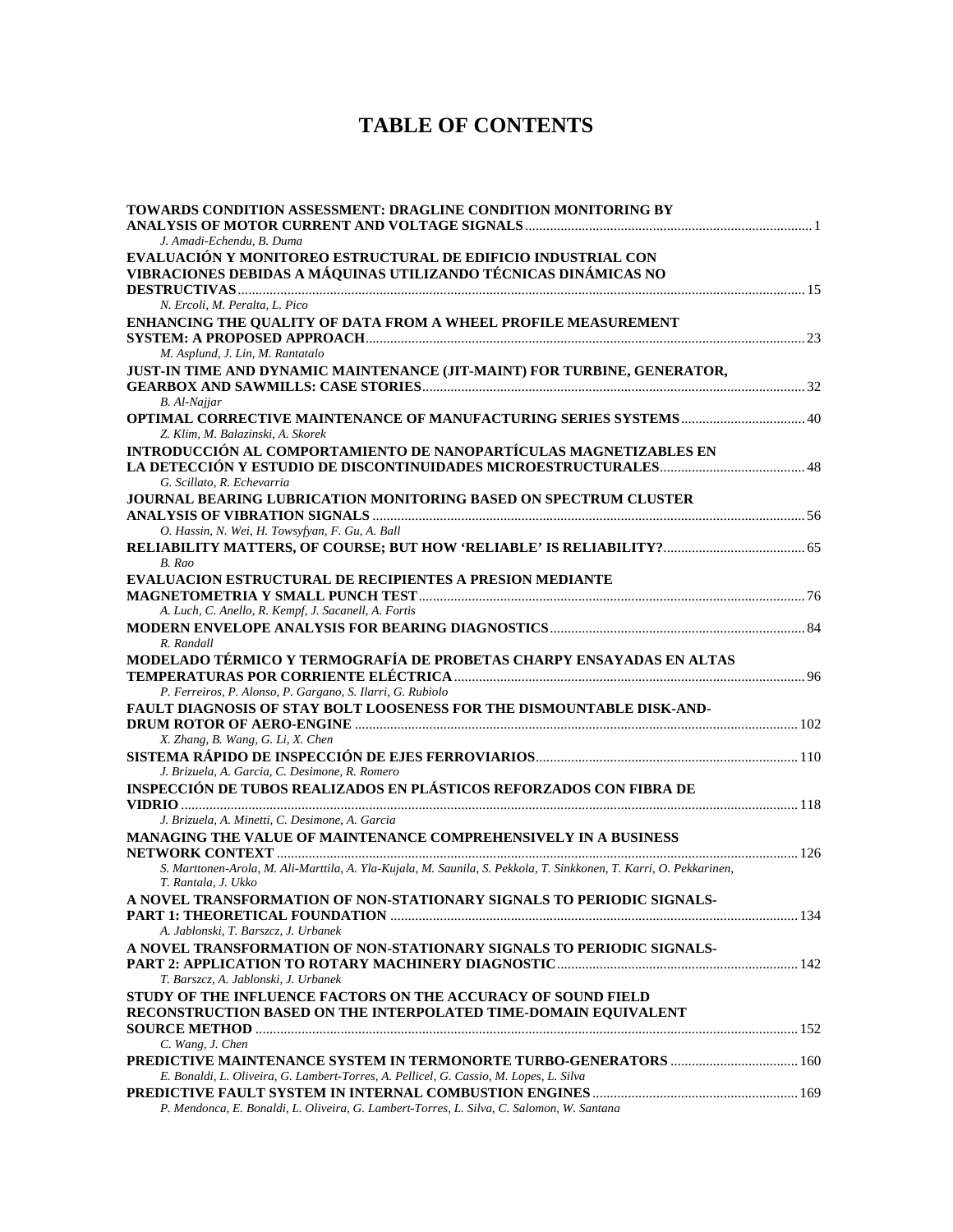| SHIP-BORNE SATELLITE ANTENNA BEARING FAULT DIAGNOSIS USING ENHANCED          |  |
|------------------------------------------------------------------------------|--|
| EMPIRICAL WAVELET TRANSFORM VIA DATA-DRIVEN ADAPTIVE FOURIER                 |  |
|                                                                              |  |
| J. Pan, Y. Zi, J. Chen, S. He                                                |  |
| A NOVEL METHOD FOR INTELLIGENT FAULT DIAGNOSIS OF MACHINERY BASED ON         |  |
|                                                                              |  |
| Y. Lei, F. Jia, N. Li, J. Lin                                                |  |
| IMPLEMENTATION OF NON-DESTRUCTIVE TECHNIQUES FOR THE MONITORING OF           |  |
| REBAR CORROSION OF CONCRETES DEVELOPED FOR NUCLEAR APPLICATIONS  192         |  |
| D. Vazquez, G. Duffo                                                         |  |
| <b>CONVEX HULL-BASED SUPPORT VECTOR MACHINE RULE EXTRACTION AND</b>          |  |
|                                                                              |  |
| J. Wang, B. Yang, W. Zhang, B. Qin, W. Liu                                   |  |
| ANÁLISIS DE VIBRACIONES DE CASOS DE ROCE PARCIAL Y HOLGURA MECÁNICA EN       |  |
|                                                                              |  |
| M. Bulfon                                                                    |  |
|                                                                              |  |
| X. Zhu, X. Chen, Z. Zhai                                                     |  |
|                                                                              |  |
| J. Lu, W. Cheng, Y. Zi, Z. He                                                |  |
| <b>BEARING FAULT DIAGNOSIS BASED ON DISCRIMINATIVE K-SVD FOR DICTIONARY</b>  |  |
| H. Yuan, J. Chen, G. Dong                                                    |  |
| DYNAMIC MODELING AND VIBRATION SIMULATION FOR DOUBLE-ROW TAPERED             |  |
|                                                                              |  |
| L. Niu, H. Cao, Z. He                                                        |  |
| FAULT RECOGNITION OF MARINE DIESEL ENGINES VIA CYCLIC POLAR MAP METHOD  248  |  |
| M. Zhang, Y. Zi, J. Chen, Y. Wang, Y. Li                                     |  |
| <b>CONDITION MONITORING OF ROLLING-ELEMENT BEARINGS IN PARALLEL</b>          |  |
|                                                                              |  |
| D. Helm, A. Rose, M. Timusk                                                  |  |
| <b>FAULT DETECTION OF PARALLEL HYDRAULIC PUMPS IN NON-STATIONARY</b>         |  |
|                                                                              |  |
| A. Rose, D. Helm, M. Timusk                                                  |  |
| DETECTING STRESS CORROSION CRACKING WITH EDDY CURRENT ARRAY                  |  |
|                                                                              |  |
| E. Peloquin                                                                  |  |
|                                                                              |  |
| W. Zhou, Y. He, X. Lu                                                        |  |
|                                                                              |  |
| F. Elfi, A. Bello, P. Tabla                                                  |  |
| <b>CALIFCACION Y CERTIFCACION DE PERSONAL EN ENSAYOS NO DESTRUCTIVOS</b>     |  |
|                                                                              |  |
| C. Carballal                                                                 |  |
| NUMERICAL STUDY OF NONLINEAR S0 MODE LAMB WAVES FOR THE DETECTION OF         |  |
| X. Wan, G. Xu, Q. Zhang, P.-W. Tse                                           |  |
| RAPID INSPECTION TECHNIQUE FOR CONTACT WIRE BASED ON ULTRASONIC GUIDED       |  |
|                                                                              |  |
| Y. Chang, Y. Zi, Y. Wang, Z. Yang                                            |  |
| <b>MEDICIONES DE COMPORTAMIENTO ESTRUCTURAL EN CONDICIONES COMPLEJAS 318</b> |  |
| M. Modesti, D. Conte, D. Benasulin, A. Caro                                  |  |
| LIFE TESTING OF A FATIGUE RESISTANT STEEL COMPONENT WITH A WEIBULL           |  |
|                                                                              |  |
| D. Souza, D. Fonseca, A. Haddad                                              |  |
| ESTUDIO DE LA CONDICIÓN DE LAS BROCAS DE TALADRADO MEDIANTE EMISIÓN          |  |
|                                                                              |  |
| G. Ferrari, M. Gomez                                                         |  |
|                                                                              |  |
| M. Montanaro, M. Godoy, I. Rivas                                             |  |
|                                                                              |  |
| N. Rocio, N. Nicolas, L. Isabel, R. Jose, G. Martin, F. Guido, R. Linilson   |  |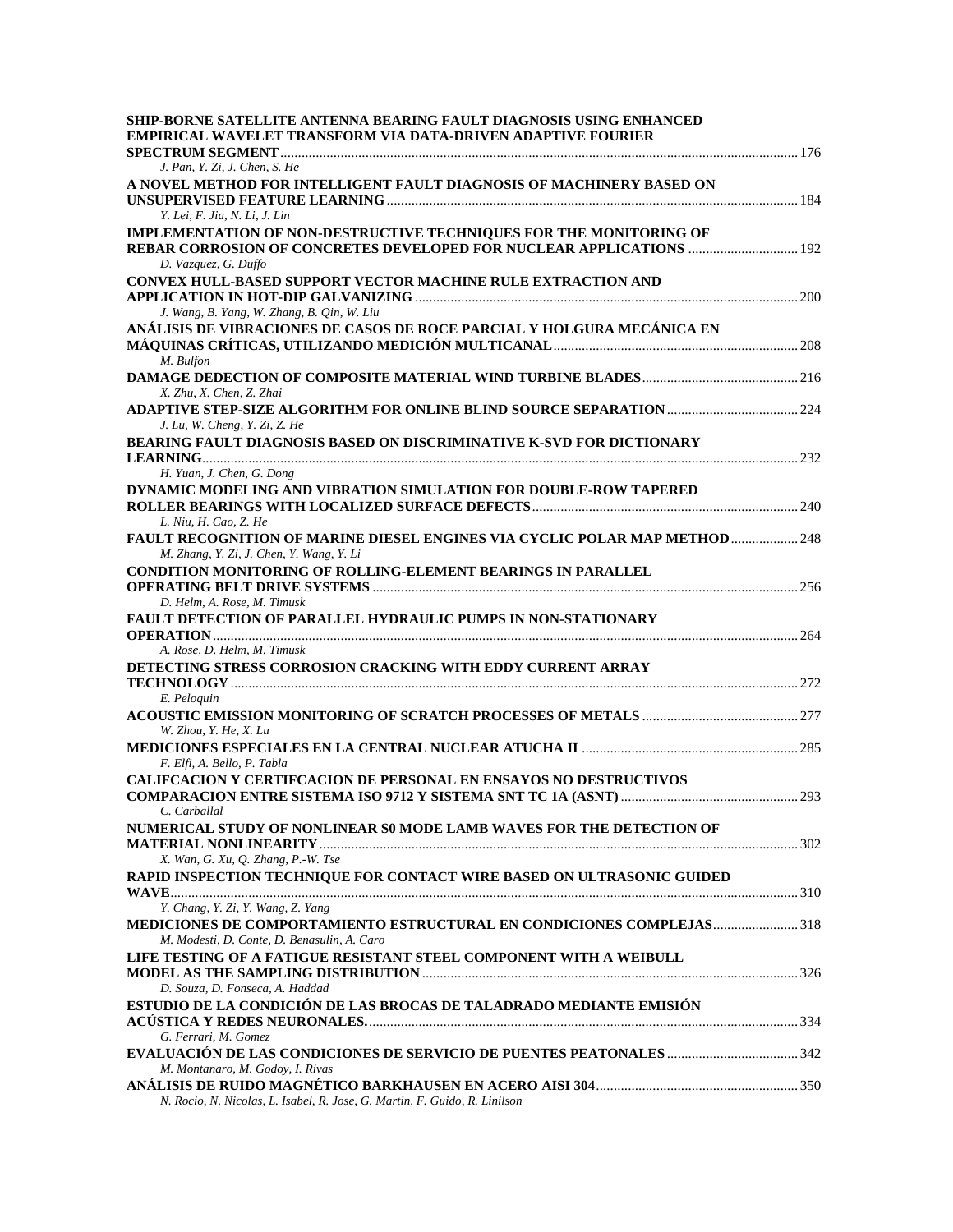| LA SIMULACIÓN NUMÉRICA COMO HERRAMIENTA DE EVALUACIÓN DE RECIPIENTES<br>$\triangle$ PRESIÓN                                                      |  |
|--------------------------------------------------------------------------------------------------------------------------------------------------|--|
| L. Pico, M. Godoy, L. Arrien                                                                                                                     |  |
| CARACTERIZACIÓN DE RECUBRIMIENTOS OBTENIDOS A PARTIR DE FILM LÍQUIDOS                                                                            |  |
| G. Luna, P. Tabla, M. Sallese, E. Morel, J. Torga                                                                                                |  |
| <b>CONDITION MONITORING AND DIAGNOSIS OF MODERN DYNAMIC COMPLEX SYSTEMS</b>                                                                      |  |
| A. Parida                                                                                                                                        |  |
| ANÁLISIS DE LA EMISIÓN ACÚSTICA PRODUCIDA EN EL TALADRADO DE COMPUESTOS                                                                          |  |
| A. Caro, M. Gomez                                                                                                                                |  |
| A NOVEL CRITERION FOR THE SELECTION OF RESONANCE BANDS IN COMPLEX                                                                                |  |
| SHIFTED MORLET WAVELET BASED DEMODULATION OF DEFECTIVE ROLLING                                                                                   |  |
|                                                                                                                                                  |  |
| K. Gryllias, C. Yiakopoulos, I. Antoniadis                                                                                                       |  |
| EFFECT OF SOLAR HEAT FLUX AND THERMAL LOADING ON THE FLOW DISTRIBUTION<br>WITHIN THE RISER PIPES OF A CLOSED-LOOP SOLAR THERMO-SYPHON HOT WATER  |  |
|                                                                                                                                                  |  |
| B. Freegah, T. Asim, R. Mishra, K. Ubbi                                                                                                          |  |
| <b>OPTIMAL VANELESS DIFFUSER DESIGN FOR A HIGH-END CENTRIFUGAL COMPRESSOR 406</b><br>N. Ahmed, T. Asim, R. Mishra, S. Sivagnansundaram, P. Eynon |  |
|                                                                                                                                                  |  |
| Y. Liu, X. Wang, J. Lin, W. Zhao                                                                                                                 |  |
| A FAULT DIAGNOSIS METHOD FOR ELECTRO-MECHANICAL AND HYDRAULIC                                                                                    |  |
|                                                                                                                                                  |  |
| Z. Zhang, L. Gu, Y. Shi, X. Cao                                                                                                                  |  |
| DETECCIÓN POR IMÁGENES DEL DAÑO INCIPIENTE POR CORROSIÓN SOBRE                                                                                   |  |
| N. Fuentes                                                                                                                                       |  |
| APPLICATION ACOUSTIC EMISSION TECHNIQUES IN HELICOPTER MAIN GEARBOX                                                                              |  |
|                                                                                                                                                  |  |
| F. Duan, F. Elasha, M. Greaves, D. Mba                                                                                                           |  |
| ANÁLISIS COMPARATIVO EN LA DETERMINACIÓN DE FERRITA DELTA PARA ACEROS                                                                            |  |
|                                                                                                                                                  |  |
| E. Asta, F. Cambiasso, J. Rios                                                                                                                   |  |
| MONITOREO DE LA CONDICIÓN: SU FORTALEZA RESIDE EN QUE SEA REALIZADO POR                                                                          |  |
| C. Belinco                                                                                                                                       |  |
| STUDY ON ACTIVE CONTROL OF ROTOR UNBALANCED VIBRATION BASED ON                                                                                   |  |
|                                                                                                                                                  |  |
| T. Tu, L. He, J. Gao                                                                                                                             |  |
| A CLASSIFICATION METHOD VIA SPARSE REPRESENTATION FOR ROLLING BEARING                                                                            |  |
|                                                                                                                                                  |  |
| H. Wang, Y. Ke, G. Luo, Q. Yang, G. Tang                                                                                                         |  |
| COMPRESSIVE SENSING: A NEW INSIGHT TO SIGNAL PROCESSING FOR CONDITION                                                                            |  |
|                                                                                                                                                  |  |
| G. Tang, G. Luo, Y. Ke, Q. Yang, H. Wang                                                                                                         |  |
| BRAKE TESTS TO EVALUATE THE HUMAN BEHAVIOUR AT DIFFERENT BRAKE PEDAL                                                                             |  |
|                                                                                                                                                  |  |
| H. Retzer, J. Stephenson, R. Mishra, A. Ball, K. Schmidt                                                                                         |  |
|                                                                                                                                                  |  |
| QUALITATIVE CONDITION MONITORING OF A CONVEYOR UNIT USING A STATE                                                                                |  |
| P. Varley, A. Ball, K. Schmidt                                                                                                                   |  |
| VALIDACIÓN DE MODELO DE BARRAS COMBUSTIBLES A PARTIR DE ENSAYOS                                                                                  |  |
|                                                                                                                                                  |  |
| K. Bonifacio, M. Arevalo, A. Ghiselli                                                                                                            |  |
| A RESEARCH ON THE DYNAMIC CHARACTERISTICS OF GAS PULSATION IN REDUCER                                                                            |  |
| L. Liu, Q. Ma, Y. Niu, G. Yang                                                                                                                   |  |
|                                                                                                                                                  |  |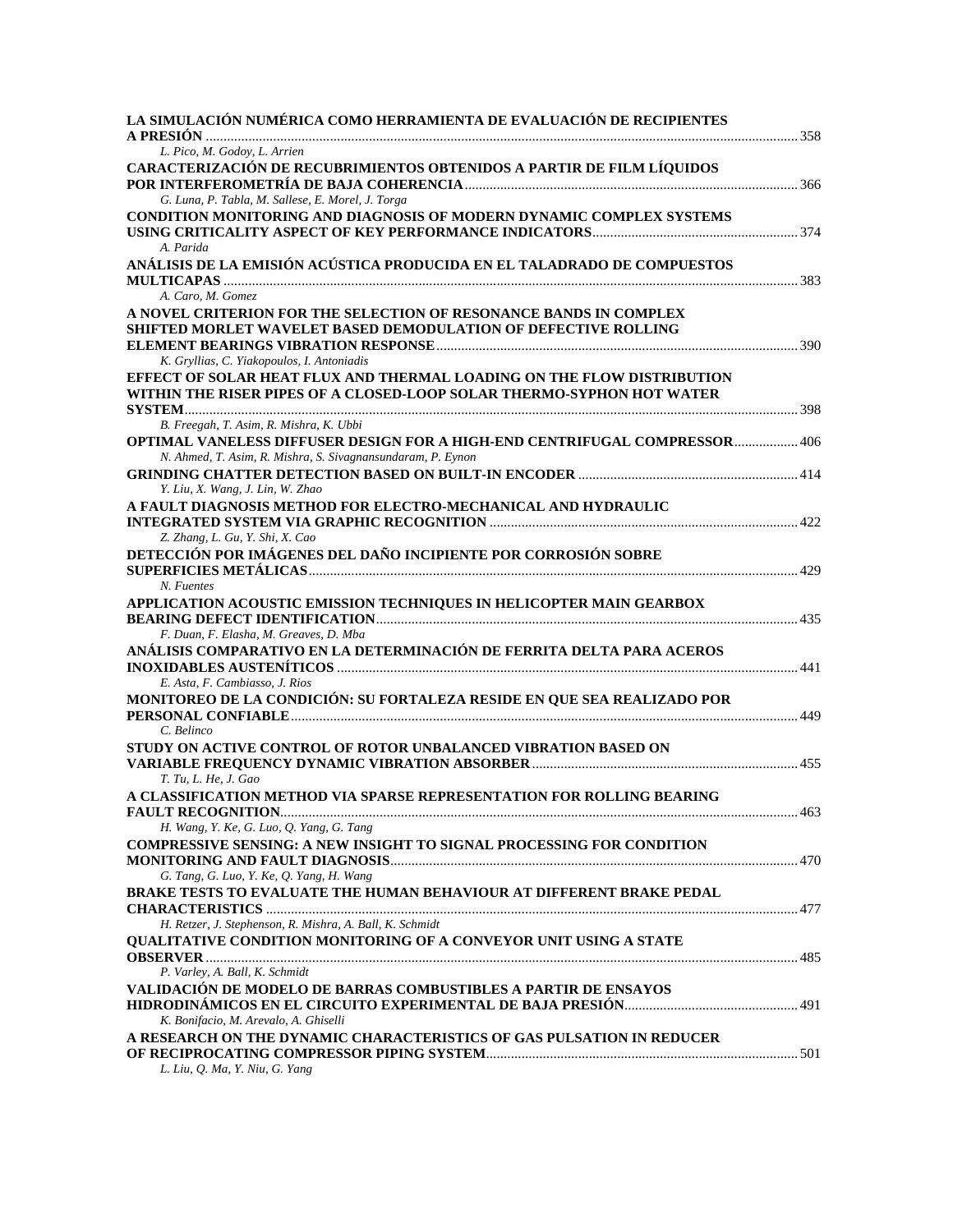| CALIFICACIÓN AMBIENTAL DE COMPONENTES DE SEGURIDAD DE CENTRALES<br><b>NUCLEARES DE POTENCIA </b>                                       |  |
|----------------------------------------------------------------------------------------------------------------------------------------|--|
| A. Busto, V. Ishida                                                                                                                    |  |
| FLOW DIAGNOSTICS IN CENTRIFUGAL PUMPS BY MOTOR CURRENT SIGNATURE                                                                       |  |
| S. Nandy, A. Rehman, A. Jain, R. Mishra, R. Tripathi<br>AN IMPROVED LOCALITY PRESERVING PROJECTION METHOD FOR FAULT DIAGNOSIS 525      |  |
| L. Li, X. Xu, Y. Yang, X. Yang, H. Wang, G. Tang<br>A FAULT DIAGNOSIS METHOD BASED ON SPECTRAL KURTOSIS AND THREE-ORDER                |  |
| X. Xu, L. Li, Y. Yang, X. Yang, H. Wang, G. Tang                                                                                       |  |
| $F.$ Qi, X. Xu, H. Wang                                                                                                                |  |
| ANÁLISIS DE LA INTEGRIDAD ESTRUCTURAL EN UNIONES SOLDADAS DE ACEROS<br>ESTRUCTURALES CON RIESGO A LA FISURACIÓN EN FRÍO EN EL METAL DE |  |
| F. Cambiasso, J. Rios, J. Balderrama, E. Asta                                                                                          |  |
| ESTUDIO DE LA EMISIÓN ACÚSTICA PRODUCIDA POR LA FALLA DE LA ADHERENCIA                                                                 |  |
| M. Gomez, A. Rodriguez, G. Ferrari, A. Hazarabedian<br>MODELLING AND MEASUREMENTS OF DYNAMIC RING GEAR STRAINS AT 1ST STAGE            |  |
| M.-C. Noll, D. Radner, D. Witter, R. Schelenz                                                                                          |  |
| VIBRATION ANALYSIS OF A TWENTY MILL ROLL GRINDING MACHINE WITH A                                                                       |  |
|                                                                                                                                        |  |
| F. Guo, Z. Shi, Y. Yuan, Y. Shao                                                                                                       |  |
| R. Kour, P. Tretten, R. Karim                                                                                                          |  |
| A WEAR FAULT DIAGNOSIS METHOD OF RECIPROCATING COMPRESSOR CONNECTING                                                                   |  |
| Z. Jiang, Z. Mao, M. Li, J. Zhang                                                                                                      |  |
| OPTIMIZACIÓN EN EL MONITOREO DE LA CONDICIÓN DEL SISTEMA PRIMARIO DEL                                                                  |  |
| O. Peyrano, M. Garrett, M. Marticorena, D. Babaglio, R. Koch, J. Martinez, J. Vignolo, R. Mayer                                        |  |
| OPTIMIZACIÓN EN EL MONITOREO DE LA CONDICIÓN DEL SISTEMA PRIMARIO DEL                                                                  |  |
| O. Peyrano, D. Babaglio, M. Garrett, M. Marticorena, R. Koch, J. Martinez, J. Vignolo, R. Mayer                                        |  |
| ESCANEO LÁSER CON LUZ ESTRUCTURADA. APLICACIÓN A LA INSPECCIÓN DE                                                                      |  |
|                                                                                                                                        |  |
| R. Rosero, G. Cosarinsky, A. Bonomi, F. Gale                                                                                           |  |
| O. Gudmestad<br>PERFILÓMETRO COMPACTO BASADO EN TRIANGULACIÓN LÁSER ACTIVA CON LUZ                                                     |  |
|                                                                                                                                        |  |
| N. Luque, F. Gale, E. Hogert<br>ONLINE DETECTION SYSTEM OF INTER-TURN STATOR WINDING FAULT BY NEGATIVE                                 |  |
| M. Kanemaru, M. Mori, M. Tsukima, T. Miyauchi, K. Onishi, K. Hayashi                                                                   |  |
| EFFECT OF BLADE TRAILING EDGE ANGLE ON THE PERFORMANCE OF A                                                                            |  |
| A. Rehman, S. Srivastava, A. Jain, A. Paul, R. Mishra                                                                                  |  |
| INVESTIGATING OPTIMAL PARAMETERS OF ABRASIVE WATER JET CUTTING                                                                         |  |
| R. Ratnayakea, F. Santhiapillaia                                                                                                       |  |
| X. Tian, F. Gu, I. Rehab, G. Abdalla, A. Ball                                                                                          |  |
| <b>OBSERVER-BASED FAULT DETECTION AND DIAGNOSIS FOR MECHANICAL</b>                                                                     |  |
| S. Abusaad, R. Zhang, F. Gu, A. Ball                                                                                                   |  |
| MEDICIÓN DE ESPESORES EN CAÑERÍAS DE ACERO AL CARBONO AISLADAS EN<br>B. Ramari, J. Amsler                                              |  |
|                                                                                                                                        |  |